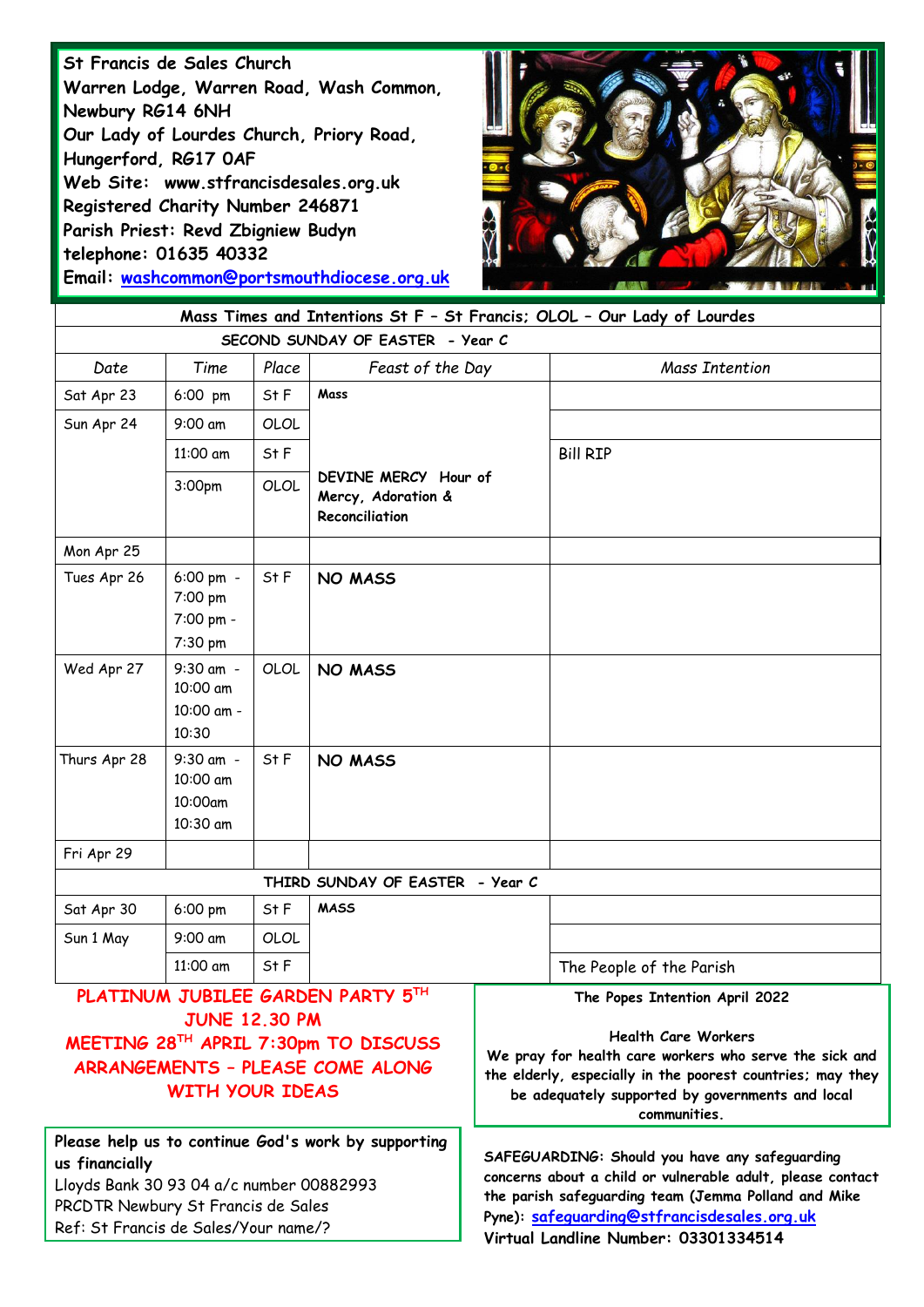## **John 20:19-31**

The first scene in today's gospel has the disciples hiding behind closed doors "˜for fear' of those who had handed Jesus over to be executed by the Roman authorities. Jesus appears among them, offers a greeting of peace, and tells them that he has been sent by God, his "˜Father'. They receive from him the gift of the Holy Spirit. He sends them in turn to bring peace and to mediate the forgiveness of God through the power of the Spirit.

The story invites us as believers to place ourselves in the shoes of the earliest disciples. It invites us to receive the gift of the Spirit, to emerge from behind the doors that close us in on ourselves, and that prevent us from rising above the fear of reprisals in the pursuit of justice and peace.

The second and third scenes in today's gospel focus on Thomas who was not with the other disciples when Jesus first appeared in their midst. Thomas is not exactly the trusting type. He seems to trust only his own first experience. We all know people like Thomas. They test our patience because they seem to lack imagination. Then they make big statements when they come around to understanding what everyone else has known for a while.

If we think, however, that those who hear in the first place are any better than Thomas, we need to note that the doors are still closed eight days down the track! The simple fact of knowing has not dispelled the fears. Even those who do believe and trust need a bit of time to take the gospel message on board. **Sr Veronica Lawson**

## **If you would like to be included in the Parish Sick List, please contact the Parish Office.**

**Please pray for** Patricia Flynn**,** Geoffrey Keegan,Teresa Bourke, Alice Manners, Lauren Manners , Lucy Tyler, Courtney Andrews, Ann Bowyer, Lily Brooke, Bronek (father of Anna Brooks), Christopher & Robert Brown, **Tim** Burke-Gaffney, Lucy Curtis, Mary Dykes, Chris Dykes Emma, Joe Emery, Sam Hearn, June & Jo Howard, Evelyn Lavers, Noreen McCann, Deidre McNair Wilson, Shomila Malik, Joseph Marletta, Marie O'Sullivan, Daryl Pike, Mary Russell, Elizabeth Sage & Linda Verner, Arthur Mitchell, Serafino Vagnarelli & Peter, Cecelia Smith, Jenny Higgins, who ask for our prayers. *Please let the Parish Office know of any changes*

## **Christian Aid Coffee morning**

28<sup>th</sup> April 10:00 am St Nicholas Church Hall Cakes, Tombola Gifts. A box in the Porch for contributions particularly Bottles needed.

**Youth Group will be celebrating Eastertide with a party on Friday 29th April 6-8pm. Please see email for details or contact me on [ellenmclinch@gmail.com](mailto:ellenmclinch@gmail.com)**

**A Big Thank** you to all our younger parishioners who from the Lent Preparation Day and also from the First Holy Communion Group made the most beautiful Easter Cards for our parishioners who are sick and housebound. Thanks also for the help from their catechists and leaders.

**Quiz night on Saturday 14th May from 7.00-9.45 at St George's Hall, Wash Common, Newbury, RG14 6NU.**

- **Ticket price £5.00 per person includes cake, cheese and biscuits and refreshments (tea, coffee and soft drinks). You are welcome to bring your own alcohol and glasses.**
- **Please note that pre-booking is essential!**
- **Payments can be made direct to COINS account at Lloyds Bank, Sort Code: 30-95- 89, Account No: 01372071. Please quote 'Quiz' as your reference.**
- **Come as a team of 6-8 adults, or we can help you find team members. Be prepared with your team name!**
- **No reduced rates for children. However, well behaved children are welcome and are** *always* **the responsibility of parents!**
- **Bring cash for the raffle!**

**For further information or to book places, please email us at [quiz@coinsnewbury.org](mailto:quiz@coinsnewbury.org) or call 0118 971 2242**

**FAMILY QUIZ NIGHT - 23 APRIL 2022**. A funfilled evening to celebrate St George's Day! Come in a team or join one on the night. Ticket price includes home-cooked meal. There will be a bar, raffle and prizes. All proceeds to support our parish charities. Tickets available after mass or email [stfrancisjpgroup@gmail.com.](mailto:stfrancisjpgroup@gmail.com) £10 adult, £5 child, £25 family (2 adults, max 3 children aged 5-13). Organised by the Justice & Peace group DONATIONS OF RAFFLE ITEMS NEEDED

Cakes to Sonya tele: 01635 741831